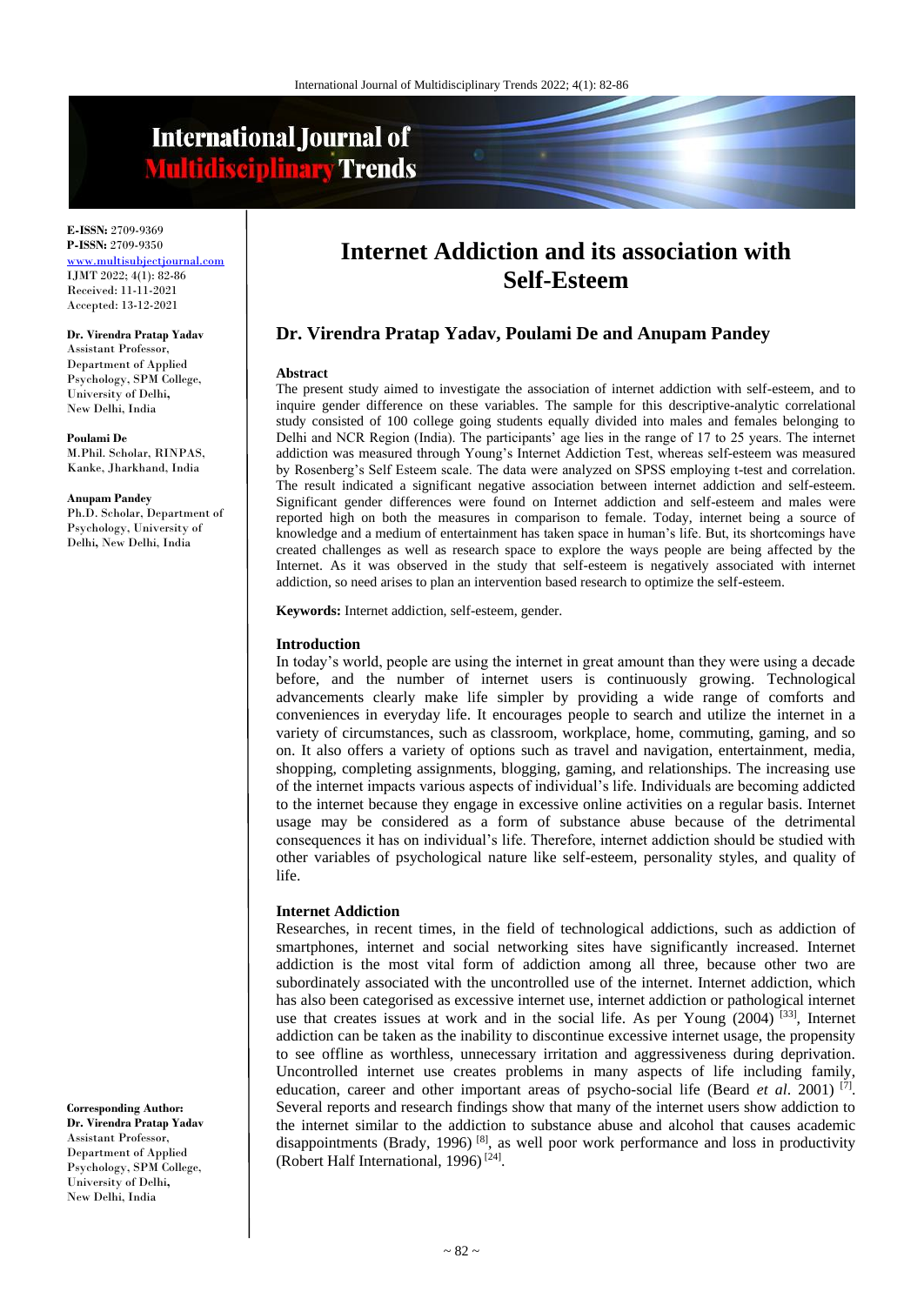Though, there are no universally accepted standard definitions of internet addiction, researchers have agreed consensually that it is a phenomenon which exists in reality. Internet addiction is characterized by excessive online activity for an extended period of time, which causes severe problems in people of all ages and genders. "A pattern of internet use that can produce malfunction and unlikable internal responses during a duration of two months" is how internet addiction is described by the American Psychiatric Association (APA). Internet being extensively used across the world, has evolved as a new tool that has become an indispensable part of day to day life with increased use particularly among young people (Nalwa & Anand, 2003) [23]. Despite the tool's widely acknowledged benefits, concerns of negative impacts of internet usage, particularly excess use and misuse, which can lead to a variety of medical and psychological health issues, are being focused by the Psychologists, counsellors and coaches (Greenfield, 1999)  $[12]$ . The various studies conducted on Internet addiction reveals that the characteristic features of internet addiction usually involve depression, hostility, substance experience, anxiety, craving, psychomotor agitation, preoccupation, reduced decision-making ability, functional impairment, withdrawal, loss of control (Ko *et al.*, 2005)<sup>[18]</sup>, consistent net surfing regardless of negative influences on well-being (Tao *et al.* 2010)<sup>[29]</sup>.

## **Self-esteem**

The self-esteem plays a vital role in the individual's achievement, which may aid in their educational and professional endeavors. It can be altered by many factors such as poor school environment, unsatisfactory life situations and unsatisfied workplace. Self-esteem can be understood as "a form of self-acceptance, personal admiration, and subjective regard of one's own" (Morganett,  $2005$ )<sup>[22]</sup>. In more simplified form, self-esteem can be understood as an evaluation of the gap between the real and ideal self. Self- esteem has been defined as "an individual's negative and positive attitude toward oneself" (Rosenberg, 1965)<sup>[25]</sup>.

Self-esteem may be characterized as a concept which is associated with self that arises through a process of appraising one's own worthiness. Brown, Dutton, and Cook  $(2001)$ <sup>[9]</sup> tried to explain self-esteem considering three different aspects that is global self-esteem; self-evaluation; and feelings of self-esteem. Self-esteem was shown to be positively and significantly linked to passion for life, psychological health, life satisfaction, happiness, optimism and hope (Abdel-Khalek & Snyder, 2007)<sup>[1]</sup>. People high on self-esteem are better prepared to persist while facing challenging tasks in comparison to the people low on selfesteem (Baumeister *et al.*, 2003)<sup>[6]</sup>.

However, person low on self-esteem have more chance of suffering from emotional immaturity, inferiority feeling, and triviality, which lead them toward dissatisfaction with life (Ha *et al*., 2007) [14] . Furthermore, Mackinnon (2015) [20] has observed that persons with poor self-esteem show a proclivity for having a general negative attitude about a variety of things, including other people and personal situations. Aydin and Sari  $(2011)$  [5] has found that selfesteem shows negative relationship with internet addiction. A study conducted by Andreassen, Pallesen, and Griffiths  $(2016)$ <sup>[2]</sup> on Norwegian sample revealed that people use social networking sites addictively to feed their ego and as

an attempt to inhibit their negative self-evaluations. Andreassen *et al.* (2016)<sup>[2]</sup> demonstrate a negative role of self-esteem in social media addiction, which is consistent with findings of prior researches (Hong, Huang, Lin, & Chiu, 2014).

## **Present Study**

Due to the high exposure to the digital technology, specifically to the internet and social media, it is affordable and accessible to the all sections of the society. For the present generations, the Internet has been a benefitting tool as a great store and source of knowledge, entertainment, and socialization. Aside from these benefits, there are some serious costs associated with Internet, such as, excessive internet usage leads to maladaptation and "internet addiction." Young generations are, eventually, viewed as the most prone to this addiction, which may have a significant and severe impact on their everyday functioning tasks. As a result, general well-being of many young people, i.e. quality of life, has been negatively affected by the internet addiction. Considering the impact, the present study attempted to understand the underlying impacts.

**Objectives:** The present study attempted to investigate the relationship between internet addiction, and self-esteem. An attempt was also made to inquire the gender differences on these variables.

## **Method**

## **Sample**

The sample consisted of 100 participants, 50 of them were males and the remaining 50 were female participants. The study's participants were college students, who were in their adolescence or early adulthood stage, ranging in age from 17 years (minimum) to 25 years (maximum). To select the statistical sample of the study, Purposive sampling technique was used. The participants were belonging to diverse geographical parts of the country, although majority of the female participants were from Delhi and the surrounding areas.

## **Design**

The present study used quantitative method and adopted correlational research design to find out the association between internet addiction, and self-esteem among college going students. This study adopted between group designs to investigate the gender difference with reference to internet addiction, and self-esteem among college going students.

## **Measures**

The standardized instruments: Internet Addiction Test, and Rosenberg Self Esteem Scale, were used to measure different variables of the study, in accordance with the objectives of this research.

## **Internet Addiction Test**

Young (1996) [31] developed the Internet Addiction Test comprising of 20 items. Salience, anticipation, loss of control, neglect work, excessive use, and neglect social life are the six dimensions of internet addiction are measured by the test. Participants are asked to response the statements on 5-point Likert rating scale based on their own experiences and agreements with the statements. The minimum and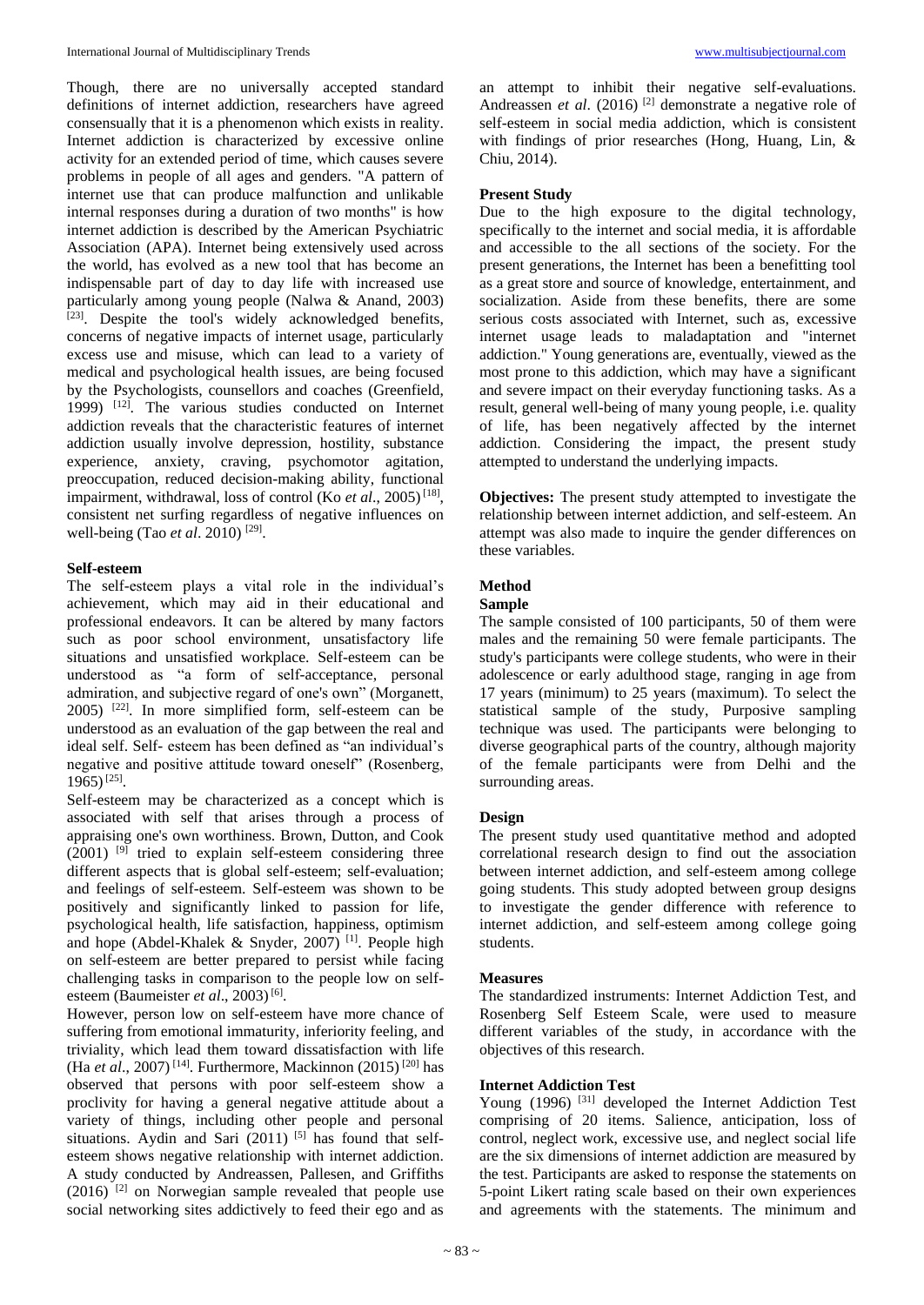maximum scores on the test are 20 and 100 respectively. Based on their total score, this test categorizes internet users into three groups. Mild users are those who score between 20 and 39; moderate users are those who score between 40 and 70; and severe users are those who score between 70 and 100. For factors, the IAT's reliability and validity were estimated to be in the range of 0.54 to 0.82.

#### **Rosenberg Self Esteem Scale**

This scale was developed by Morris Rosenberg in 1965  $^{[25]}$ . It is a tool comprised of 10 items, widely used in social science researches. These items are rated on 4-point Likert scale (ranging from strongly agree to strongly disagree). On this scale, scores range from a minimum score of 0 to the maximum score of 30. The score of less than 15 indicates low self-esteem. RSES is a valid and reliable (internal consistency reliability of 0.77 and test-retest reliability of 0.85) too for measuring the self-esteem.

#### **Data Analysis**

The t-test (Independent sample) was employed to investigate if there were any gender differences with reference to internet addiction, and self-esteem. Whereas, the association between internet addiction and self-esteem, was analyzed through Pearson product moment correlation method.

#### **Results**

This research study was carried out, keeping the objectives of the study in mind, on a sample size of 100 participants, comprised of 50 male students and 50 female students. The age range of the sample of this study was 17 years (minimum) and 25 years (maximum), which clearly signifies that the participants were either adolescents or young adults. Quantitative analysis was carried out by using the SPSS.

**Table 1:** Gender wise representation of Mean Score and Standard Deviation (SD) on measures of internet addiction and sef-esteem.

| Variable           | Gender | N  | Mean  | S.D.  |
|--------------------|--------|----|-------|-------|
| Internet Addiction | Male   | 50 | 42.38 | 18.57 |
|                    | Female | 50 | 34.7  | 12.94 |
| Self-esteem        | Male   | 50 | 26.32 | 5.97  |
|                    | Female | 50 | 25.58 | 5.55  |

Table 1 is showing descriptive statistics of male and female participants separately, it can be observed that on the Internet addiction scale, both males and females were having mild level of internet addiction as the mean and SD score of male participants were 42.38 and 18.57 respectively, while female participants' Mean score and SD were 34.7 and 12.94 respectively. Observing the SD scores reflect that scores of females were less dispersed than the male scores on Internet Addiction Scale.

Table 1 also indicates that on the measure of self-esteem, males had the Mean and SD of 26.32 and 5.97 respectively, while females had a mean and SD of 25.58 and 5.55 respectively, which reflect high self-esteem among both the genders. The comparison of mean scores and SDs of both the groups suggests that level of self-esteem and dispersal of scores both are slightly higher in male participants in comparison to females.

**Table 2:** t-value and its significance on the measure of internet addiction with respect to gender

| Variable           | Gender $(N=100)$ |               |  | Mean S. D. df t-ratio   |
|--------------------|------------------|---------------|--|-------------------------|
| Internet addiction | Male $(n=50)$    |               |  | $142.38$ 18.58 98 2.40* |
|                    | Female $(n=50)$  | $34.70$ 12.94 |  |                         |
| * $p < 0.05$       |                  |               |  |                         |

In comparison to the female participants, males scored higher on internet addiction, as shown in table 2. Further, with respect to internet addiction, the males were found to be significantly different from their female counterpart.

**Table 3**: t-value and its significance on the measure of Self-esteem with respect to gender

| Variable    | Gender $(N=100)$ |              |    | Mean $\vert$ S.D. $\vert$ df $\vert$ t-value |
|-------------|------------------|--------------|----|----------------------------------------------|
| Self-esteem | Male $(n=50)$    | $26.32$ 5.97 | 98 | .64                                          |
|             | Female $(n=50)$  | 25.58        |    |                                              |

In comparison to the female participants, males scored slightly higher on internet addiction, as shown in table 2. But, the difference between both the means were not too high to be found significant.

**Table 4:** Correlation coefficients values between Internet addiction and self-esteem. (N=100)

| <b>Variable</b>    | <b>Internet addiction</b> | Self-esteem |
|--------------------|---------------------------|-------------|
| Internet addiction |                           | -0.24       |
| Self-esteem        |                           |             |

Table 4 indicates negative association of internet addiction with self-esteem.

**Table 5:** Inter-correlation values between the variables for females  $(N=50)$ 

| Variable           | Internet addiction | Self-esteem |
|--------------------|--------------------|-------------|
| Internet addiction |                    |             |
| Self-esteem        |                    |             |

Table 5 clearly demonstrates that internet addiction among the females, was found negatively correlated with the selfesteem.

**Table 6:** Inter-correlation values among the variables for males  $(N=50)$ 

| <b>Variable</b>    | <b>Internet addiction</b> | Self-esteem |
|--------------------|---------------------------|-------------|
| Internet addiction |                           | $-0.36$     |
| Self-esteem        | . Ი ᲕᲜ                    |             |

It can be clearly observed from the table 6 that internet addiction among the males, was found negatively correlated with the self-esteem.

## **Discussion**

The present study was conducted to explore the relationship of internet addiction with self-esteem. The study began with two main objectives: first was to determine the gender differences on measures of the two different variables; and second was to investigate the association of internet addiction with self-esteem. All the variables were measured through standardized scales.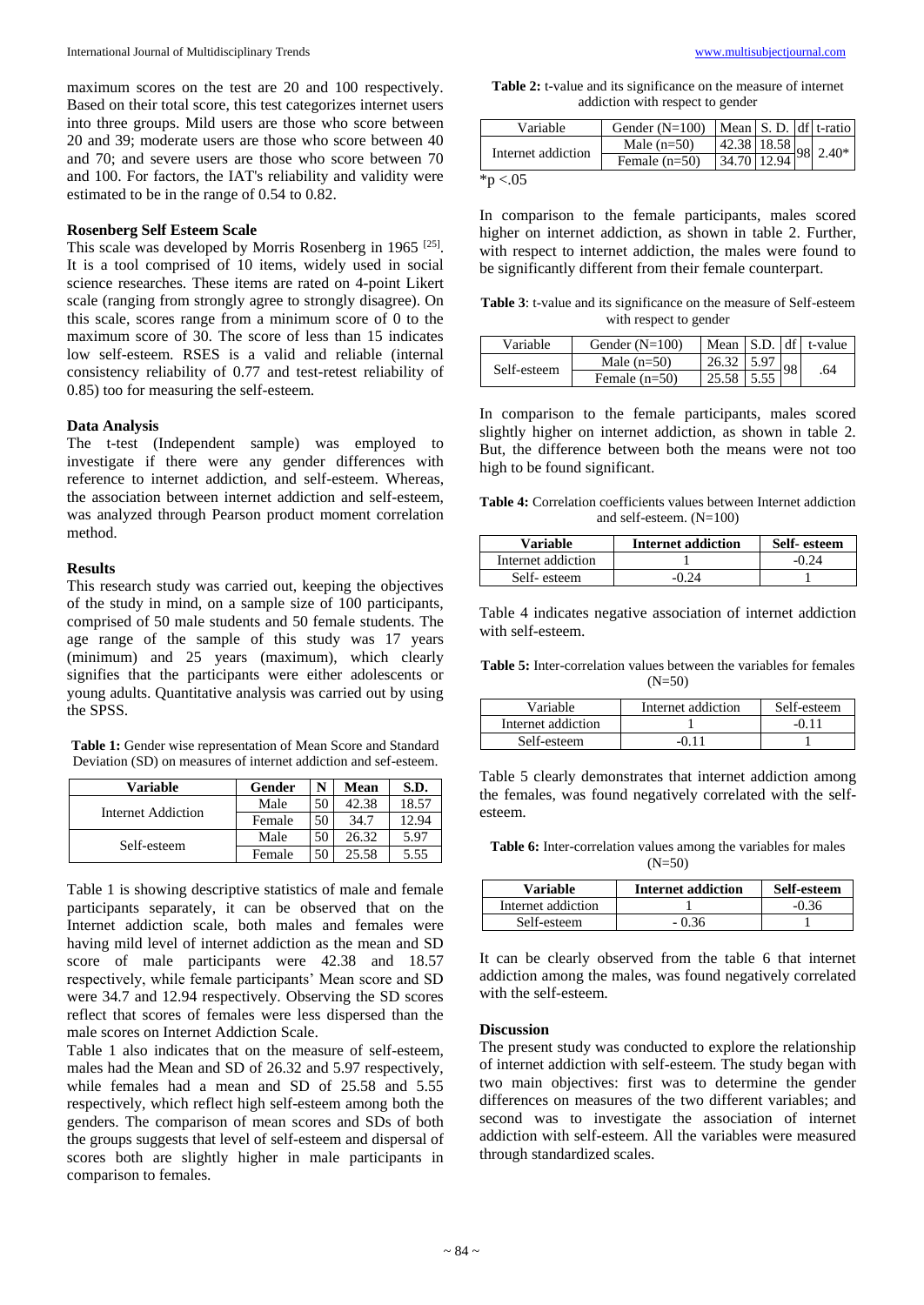From the analysis of the quantitative data through numerous statistics, it is evident that majority of the participants were classified under the Internet addiction category of 'mild users'. However, if the usage of internet is not in control, there is high probability that the mild users may develop internet addiction. Many previous studies have reported that internet usage from mild to excessive level lead to academic failure (Anderson, 1999; Morahan-Martin, 2000)<sup>[21]</sup>, social isolation and depression (Kraut *et al.*, 1998)<sup>[19]</sup>, marital strife and relationship issues (Cooper *et al.*, 2000)<sup>[10]</sup> and job loss, reduced productivity and work-performance (Young *et al*, 2000)<sup>[20]</sup>.

Findings of the present study have revealed a significant difference on gender basis in internet addiction scores. As per findings of the majority of researches on internet addiction, both males and females showed addiction to the internet, although the degree of addiction differs. The present study also found that the males use internet activities more than their female counterpart. This can be attributed to the development of addictive tendencies of internet in males. This conclusion is supported by Tan, Abdullah, and Saw (2009)'s <sup>[28]</sup> research finding, which investigated that in Malaysia, boys spent more time in online activities than girls. In another research, done by Aslanbay *et al*. (2009) [4] , it was shown that one percent of women and nine percent of males were classified as addicts. Greenberg *et al.* (1999)<sup>[11]</sup>, in a study of individual substance and activities, found an interesting pattern of gender disparities in addictive tendencies. Men showed higher rates of addiction to alcohol, cigarettes, internet use, gambling and video games. Females, on the other hand, indicated a high level of dependence and addition of chocolate and caffeine. In Japan, it was discovered that males were more addicted to the internet in comparison to their female counterpart (Sato, 2006) [26] .

The results indicate that internet addiction was negatively correlated with self-esteem. Hence, it can be concluded that uncontrolled usage of internet may lead to the feelings of low self-esteem, negative feelings and depression. Selfesteem was discovered to be a strong predictor of internet addiction (Armstrong *et al.*, 2000)<sup>[3]</sup>. A number of researchers have found a link between self-esteem and Internet addiction (Kim & Davis, 2009; Yen *et al*., 2007) [17,  $30$ . Griffiths (2000)  $[13]$  revealed that excessive use of internet is closely linked to users' perceptions of the Internet as a means of coping with their shortcomings and enables people to feel better. Anxiety and depression are common symptoms of internet addiction (Young, 1998)<sup>[32]</sup>. Another prominent symptom among internet addicts is poor selfesteem, which is substantiated by the studies which revealed that self-esteem was correlated with Internet use (Jackson *et al*., 2010) and uncontrolled use of the Internet (Kim & Davis, 2009)<sup>[17]</sup>. These researches revealed a tendency in which adolescents with poor self-esteem invested more time on social networking sites than those with high self-esteem (Steinfield, Ellison, & Lampe, 2008)<sup>[27]</sup>.

### **Conclusion**

The present study explored the relationship of internet addiction with self-esteem and gender difference on these variables. Vast literature review in the form of theoretical approaches and past research findings related to the variables of the study shaped the objectives of the study.

The findings of the study revealed that internet addiction is negatively associated with self-esteem.

#### **References**

- 1. Abdel-Khalek AM, Snyder CR. Correlates and predictors of an Arabic translation of the Snyder Hope Scale. The Journal of Positive Psychology. 2007;2:228- 235.
- 2. Andreassen CS, Pallesen S, Griffiths MD. The relationship between addictive use of social media, narcissism, and self-esteem: Findings from a large national survey. Addictive Behavior, 2016.
- 3. Armstrong L, Phillips JG, Saling LL. Potential Determinants of Heavier Internet usage. International Journal of Human- Computer Studies. 2000;53:537- 550.
- 4. Aslanbay Y, Aslanbay M, Cobanoglu E. Internet addiction among Turkish young consumers. Emerald Group Publishing Ltd. 2009;10:60-70.
- 5. Aydin B, Sari SV. Internet addiction among adolescents: the role of self-esteem. Procedia Social & Behavioral Sciences. 2011;15:3500-3505.
- 6. Baumeister RR, Campbell JD, Krueger JI, Vohs KE. Does high self- esteem cause better performance, interpersonal success, happiness, or healthier lifestyles? Psychological Science in the Public Interest. 2003;4:1- 44.
- 7. Beard KW, Wolf EM. Modification in the proposed diagnostic criteria for internet addiction. Journal of Cyber Psychological Behavior. 2001;4(3):377-383.
- 8. Brady K. Dropouts rise a net result of computers. The Buffalo Evening News, 1996, 1
- 9. Brown JD, Dutton KA, Cook KE. From the top down: Self-esteem and self- evaluation. Cognition and Emotion. 2001;15:615-631.
- 10. Cooper A, Delmonico DL, Burg R. Cybersex users, abusers, and compulsives: New findings and implications. Sexual Addiction & Compulsivity. 2000;6(2):79-104.
- 11. Greenberg JL, Lewis SE, Dodd DK. Overlapping Addictions and Self-esteem among College Men and Women*.* Addict Behav. 1999;24(4):565-571.
- 12. Greenfield DN. Psychological characteristics of compulsive Internet use: A preliminary analysis. Cyber Psychology & Behavior. 1999;2:403-412.
- 13. Griffiths MD. Does Internet and Computer "Addiction" Exist? Some Case Study Evidence. Cyberpsychology & behavior: the impact of the Internet, multimedia and virtual reality on behavior and society. 2000;3(2):211- 218.
- 14. Ha, *et al*. Depression and Internet addiction in adolescents*.* Journal of Psychopathology. 2007;40:424- 30.
- 15. Hong FY, Huang DH, Lin HY, Chiu SL. Analysis of the psychological traits, Facebook usage, and Facebook addiction model of Taiwanese university students*,*  Telematics and Informatics. 2014;31(4):597-606.
- 16. Kim HH, Davis KE. Toward a comprehensive theory of problematic Internet use: Evaluating the role of selfesteem, anxiety, flow, and the self-rated importance of Internet activities. Computers in Human Behavior. 2009;25:490-500.
- 17. Ko CH, Yen JY, Chen CC, Chen SH, Yen CF. Proposed diagnostic criteria of Internet addiction for